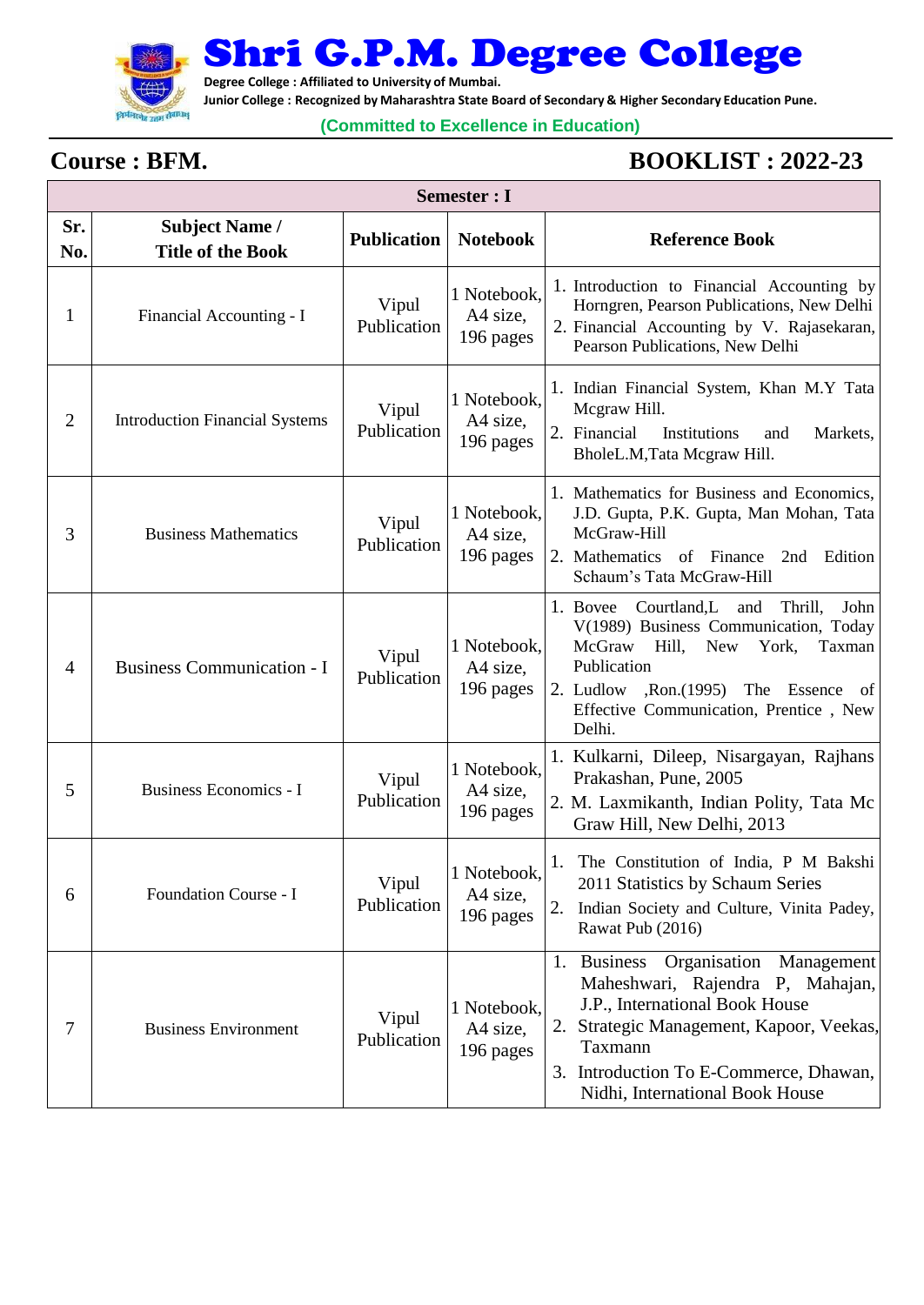| <b>Semester</b> : II |                                                   |                      |                                      |                                                                                                                                                                                                                                                                                         |  |
|----------------------|---------------------------------------------------|----------------------|--------------------------------------|-----------------------------------------------------------------------------------------------------------------------------------------------------------------------------------------------------------------------------------------------------------------------------------------|--|
| Sr.<br>No.           | <b>Subject Name /</b><br><b>Title of the Book</b> | <b>Publication</b>   | <b>Notebook</b>                      | <b>Reference Book</b>                                                                                                                                                                                                                                                                   |  |
| 1                    | Financial Accounting - II                         | Vipul<br>Publication | 1 Notebook,<br>A4 size,<br>196 pages | 1. Financial Accounting by P.C. Tulsian,<br>Pearson Publications, New Delhi<br>2. Accounting Principles by R.N. Anthony<br>and J.S. Reece, Richard Irwin, Inc                                                                                                                           |  |
| $\overline{2}$       | Principles of Management                          | Vipul<br>Publication | 1 Notebook,<br>A4 size,<br>196 pages | 1. Principles of Management - L.M. Prasad<br>2. Principles of Management - Dinkar Pagare                                                                                                                                                                                                |  |
| 3                    | <b>Business Statistics</b>                        | Vipul<br>Publication | 1 Notebook,<br>A4 size,<br>196 pages | 1. Basic Business Statistics: Concepts and<br>Applications<br>Berenson<br>and<br>Levine<br>Prentice Hall.<br>Statistics: Concepts and Applications<br>2.<br>Frank, Harry and Steven C. Althoen                                                                                          |  |
| 4                    | <b>Business Communication - II</b>                | Vipul<br>Publication | 1 Notebook,<br>A4 size,<br>196 pages | Bahl, J.C.<br>Nagamia, S.M.<br>1.<br>and<br>(1974)<br>Modern Business Correspondence and<br>Minute Writing.<br>2.<br>Balan, K.R. and Rayudu C.S. (1996)<br>Effective Communication, Beacon New<br>Delhi.                                                                                |  |
| 5                    | Computer Skills - I                               | Vipul<br>Publication | 1 Notebook,<br>A4 size,<br>196 pages | Industrial<br>Policy<br>1.<br>and<br>economic<br>development in India $(1947 - 2012)$ – Anup<br>Chatterjee New Century Pub. (2012)<br>2.<br>Globalisation<br>and<br>development<br>of<br>Edited<br>backward<br>$\equiv$<br>G.<br>areas<br>by<br>Satyanarayana New Century Pub. (2007)   |  |
| 6                    | Foundation Course- II                             | Vipul<br>Publication | 1 Notebook,<br>A4 size,<br>196 pages | 1. Industrial<br>Policy<br>and<br>economic<br>development in India $(1947-2012)$ – Anup<br>Chatterjee New Century Pub. (2012)<br>2.<br>Globalisation and development of<br>$\overline{\phantom{a}}$<br>Edited<br>by<br>backward<br>G.<br>areas<br>Satyanarayana New Century Pub. (2007) |  |
| 7                    | <b>Environment Science</b>                        | Vipul<br>Publication | 1 Notebook,<br>A4 size,<br>196 pages | Singh Savindra 2003, Environmental<br>1.<br>Geography, Prayag Pustak Bhawan,<br>Allahabad                                                                                                                                                                                               |  |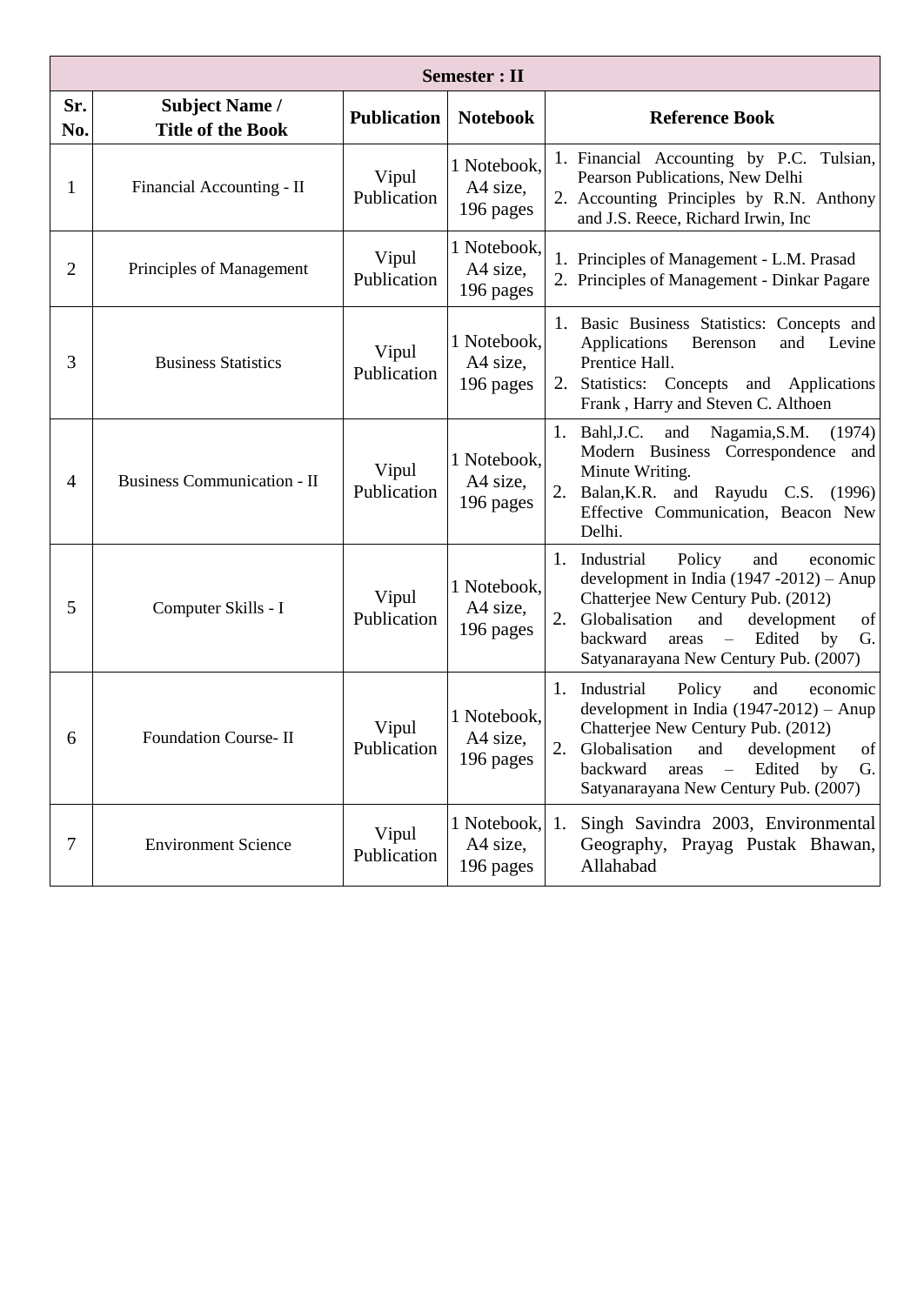| <b>Semester: III</b> |                                                   |                      |                                      |                                                                                                                                                                                                                                                                                 |  |  |
|----------------------|---------------------------------------------------|----------------------|--------------------------------------|---------------------------------------------------------------------------------------------------------------------------------------------------------------------------------------------------------------------------------------------------------------------------------|--|--|
| Sr.<br>No.           | <b>Subject Name /</b><br><b>Title of the Book</b> | <b>Publication</b>   | <b>Notebook</b>                      | <b>Reference Book</b>                                                                                                                                                                                                                                                           |  |  |
| 1                    | Debt Market-1                                     | Vipul<br>Publication | 1 Notebook,<br>A4 size,<br>196 pages | 1.<br>Bajpai, Asha, Child Rights in India, Oxford<br>University Press, New Delhi, 2010.<br>2.<br>Bhatnagar Mamta and Bhatnagar Nitin,<br>Effective Communication and Soft Skills,<br>Pearson India, New Delhi, 2011.                                                            |  |  |
| 2                    | <b>Equity Market-1</b>                            | Vipul<br>Publication | 1 Notebook,<br>A4 size,<br>196 pages | 1. G Subba Rao, Writing Skills for Civil<br>Services Examination, Access Publishing,<br>New Delhi, 2014.<br>2.<br>Kaushal, Rachana, Women and Human<br>Rights in India, Kaveri Books, New Delhi,<br>2000                                                                        |  |  |
| 3                    | <b>Commodities Market</b>                         | Vipul<br>Publication | 1 Notebook,<br>A4 size,<br>196 pages | Krishna<br>1.<br>Mohapatra,<br>Gaur<br>Das,<br>Vikas,<br>Environmental Ecology,<br>Noida,<br>2008.<br>2.<br>Shashi,<br>Motilal,<br>Nanda,<br>and<br><b>Bijoy</b><br>Rights: Gender<br>and<br>Lakshmi, Human<br>Environment,<br>Allied Publishers,<br><b>New</b><br>Delhi, 2007. |  |  |
| 4                    | Business Law - 1                                  | Vipul<br>Publication | 1 Notebook,<br>A4 size,<br>196 pages | Sathe, Satyaranjan P., Judicial Activism in<br>India, Oxford University Press, New Delhi,<br>2003.<br>2.<br>Singh, Ashok Kumar, Science and<br>Technology<br>for<br>Civil<br>Service<br>Examination, Tata McGraw Hill, New<br>Delhi, 2012                                       |  |  |
| 5                    | <b>Management Accounting</b>                      | Vipul<br>Publication | 1 Notebook,<br>A4 size,<br>196 pages | Reza, B. K., Disaster Management, Global<br>1.<br>Publications, New Delhi, 2010.<br>2.<br>Integrated Advertising, Promotion, and<br>Marketing Communications, Kenneth E.<br>Clow and Donald E. Baack, 5th Edition,<br>2012 – Pearson Education Limited                          |  |  |
| 6                    | Foundation Course -<br>Contemporary Issues - III  | Vipul<br>Publication | 1 Notebook,<br>A4 size,<br>196 pages | Bajpai, Asha, Child Rights in India, Oxford<br>1.<br>University Press, New Delhi, 2010                                                                                                                                                                                          |  |  |
| 7                    | <b>Computer Skills</b>                            | Vipul<br>Publication | 1 Notebook,<br>A4 size,<br>196 pages | Computer System Architecture, M. Morris<br>1.<br>Mano, PHI                                                                                                                                                                                                                      |  |  |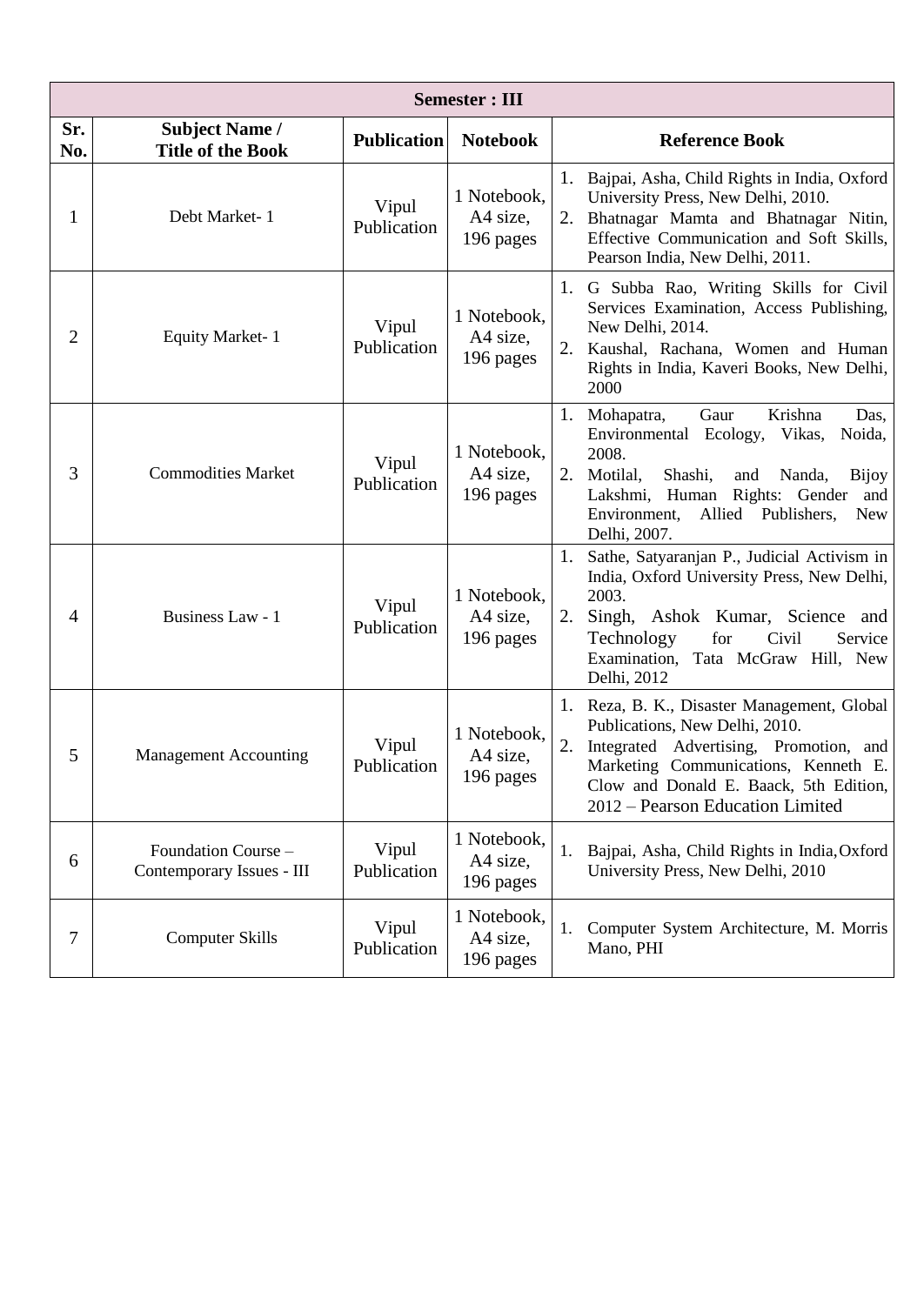|            | <b>Semester: IV</b>                               |                             |                                      |                                                                                                                                                                                                                                                                                           |  |  |  |
|------------|---------------------------------------------------|-----------------------------|--------------------------------------|-------------------------------------------------------------------------------------------------------------------------------------------------------------------------------------------------------------------------------------------------------------------------------------------|--|--|--|
| Sr.<br>No. | <b>Subject Name /</b><br><b>Title of the Book</b> | <b>Publication</b> Notebook |                                      | <b>Reference Book</b>                                                                                                                                                                                                                                                                     |  |  |  |
| 1          | Debt Markets-2                                    | Vipul<br>Publication        | 1 Notebook,<br>A4 size,<br>196 pages | 1. Bhardwaj, Gautam, (2008), The Future of<br>India's Debt Market, Tata McGraw Hill.<br>2. Suryanarayan, (2002), Debt Market, ICFAI<br>Publication Press.<br>3. Fabozzi, Frank,<br>$(2004)$ , Fixed<br>Income<br>Analysis Workbook, 2nd edition, John Wiley<br>& Sons                     |  |  |  |
| 2          | <b>Equity Markets-2</b>                           | Vipul<br>Publication        | 1 Notebook,<br>A4 size,<br>196 pages | 1. Equity Markets in India- Shveta singh & P K<br>Jain.<br>2. Equity and Debt Markets-Hardeep Kaur.<br>3. An Introduction to Equity Markets- David<br>Dasey                                                                                                                               |  |  |  |
| 3          | <b>Commodities Derivatives</b>                    | Vipul<br>Publication        | 1 Notebook,<br>A4 size,<br>196 pages | 1. Stephens, John. (2001), Managing Commodity<br>Risk, John Wiley & Sons.<br>2. Indian Institute of Banking & Finance, (2007),<br>Commodity Derivatives, Macmillan India Ltd                                                                                                              |  |  |  |
| 4          | Business Law - 2                                  | Vipul<br>Publication        | 1 Notebook,<br>A4 size,<br>196 pages | 1. Practical<br>Guide<br>Limited<br>to<br>Liability<br>Partnership P L Subramanian: Snow white<br>Publication.<br>2. Text book on Indian Partnership Act with<br>Liability Partnership<br>Limited<br>Act<br>Dr<br>Madhusudan<br>Saharay:<br>Universal<br>Law<br><b>Publishing Company</b> |  |  |  |
| 5          | Corporate Finance                                 | Vipul<br>Publication        | 1 Notebook,<br>A4 size,<br>196 pages | 1. Brigham $\&$ Houston – Fundamentals of<br>Financial<br>Mgmt.,<br>Thomson<br>Cengage<br>Learning.<br>2. Fundamentals of Financial Management -<br>Vanhorns & Bhandari- Pearson evaluation.                                                                                              |  |  |  |
| 6          | Foundation Course -<br>Contemporary Issues-IV     | Vipul<br>Publication        | 1 Notebook,<br>A4 size,<br>196 pages | 1. Avhan Chancellor's Brigade - NSS Wing,<br>Training camp on Disaster Preparedness<br>Guidelines, March 2012.<br>2. Rashtriya Seva Yojana Sankalpana - Prof. Dr.<br>Sankay Chakane, Dr. Pramod\Pabrekar,<br>Diamond Publication, Pune                                                    |  |  |  |
| 7          | <b>Business Economics - 2</b>                     | Vipul<br>Publication        | 1 Notebook,<br>A4 size,<br>196 pages | 1. Mehta, P.L.: Managerial Economics<br>Analysis, Problem and Cases, S. Chand &<br>Sons, N. Delhi, 2000<br>2. Hirchey. Managerial Economics, Thomson<br>Southwestern 2003                                                                                                                 |  |  |  |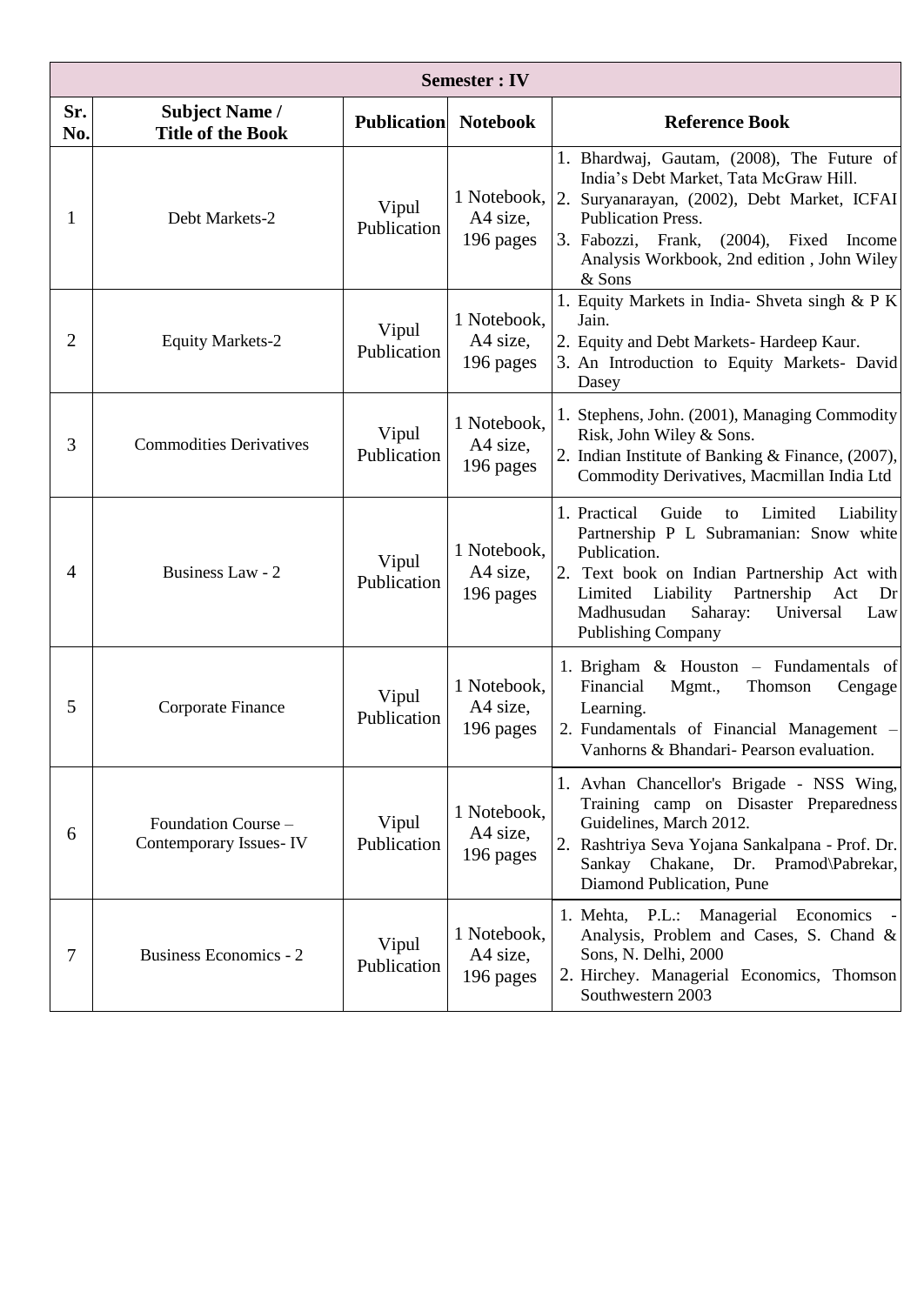| <b>Semester: V</b> |                                                    |                      |                                      |                                                                                                                                                                                                        |  |
|--------------------|----------------------------------------------------|----------------------|--------------------------------------|--------------------------------------------------------------------------------------------------------------------------------------------------------------------------------------------------------|--|
| Sr.<br>No.         | <b>Subject Name /</b><br><b>Title of the Book</b>  | <b>Publication</b>   | <b>Notebook</b>                      | <b>Reference Book</b>                                                                                                                                                                                  |  |
| 1                  | Marketing in financial Services                    | Vipul<br>Publication | 1 Notebook,<br>A4 size.<br>196 pages | 1. Marketing Financial Services: Christine<br>Ennew, Trevor Watkins Mike Wright:<br>Routledge.<br>2. The Essence of Services Marketing.:<br>Payne, Adrian: Prentice Hall of India<br>Private Limited   |  |
| $\overline{2}$     | Technical analysis                                 | Vipul<br>Publication | 1 Notebook,<br>A4 size,<br>196 pages | 1. Technical Analysis Explained; Martin J<br>Pring; McGraw Hill<br>2. Handbook of Technical Analysis, Darell R<br>Jobman; Probus                                                                       |  |
| 3                  | <b>Financial Derivatives</b>                       | Vipul<br>Publication | 1 Notebook,<br>A4 size,<br>196 pages | 1. Financial Derivatives: SSS Kumar.<br>2. Financial Derivatives Theory, Concepts and<br>Problems Gupta S.L., PHI, Delhi.                                                                              |  |
| $\overline{4}$     | <b>Equity Research</b>                             | Vipul<br>Publication | 1 Notebook,<br>A4 size,<br>196 pages | 1. Best Practices for Equity Research<br>Analysts: James Valentine - Mc Graw Hill<br>Education.<br>2. Principles of Quantitative Equity Investing :<br>Sugata Ray - Pearso                             |  |
| 5                  | Direct Tax-Income Tax                              | Vipul<br>Publication | 1 Notebook,<br>A4 size,<br>196 pages | 1. Valuation: Measuring and Managing the<br>value of Companies: Thomas Copeland -<br>Wiley.<br>2. The Handbook of Advance Business<br>Valuation: Rovert F Reilly and Robert<br>Swhweish: Mc Graw hill. |  |
| 6                  | <b>Business Ethics and Corporate</b><br>Governance | Vipul<br>Publication | 1 Notebook,<br>A4 size,<br>196 pages | 1. Valuation: Measuring and Managing the<br>value of Companies: Thomas Copeland -<br>Wiley.<br>2. The Handbook of Advance Business<br>Ethics: Rovert F Reilly and Robert<br>Swhweish: Mc Graw hill.    |  |